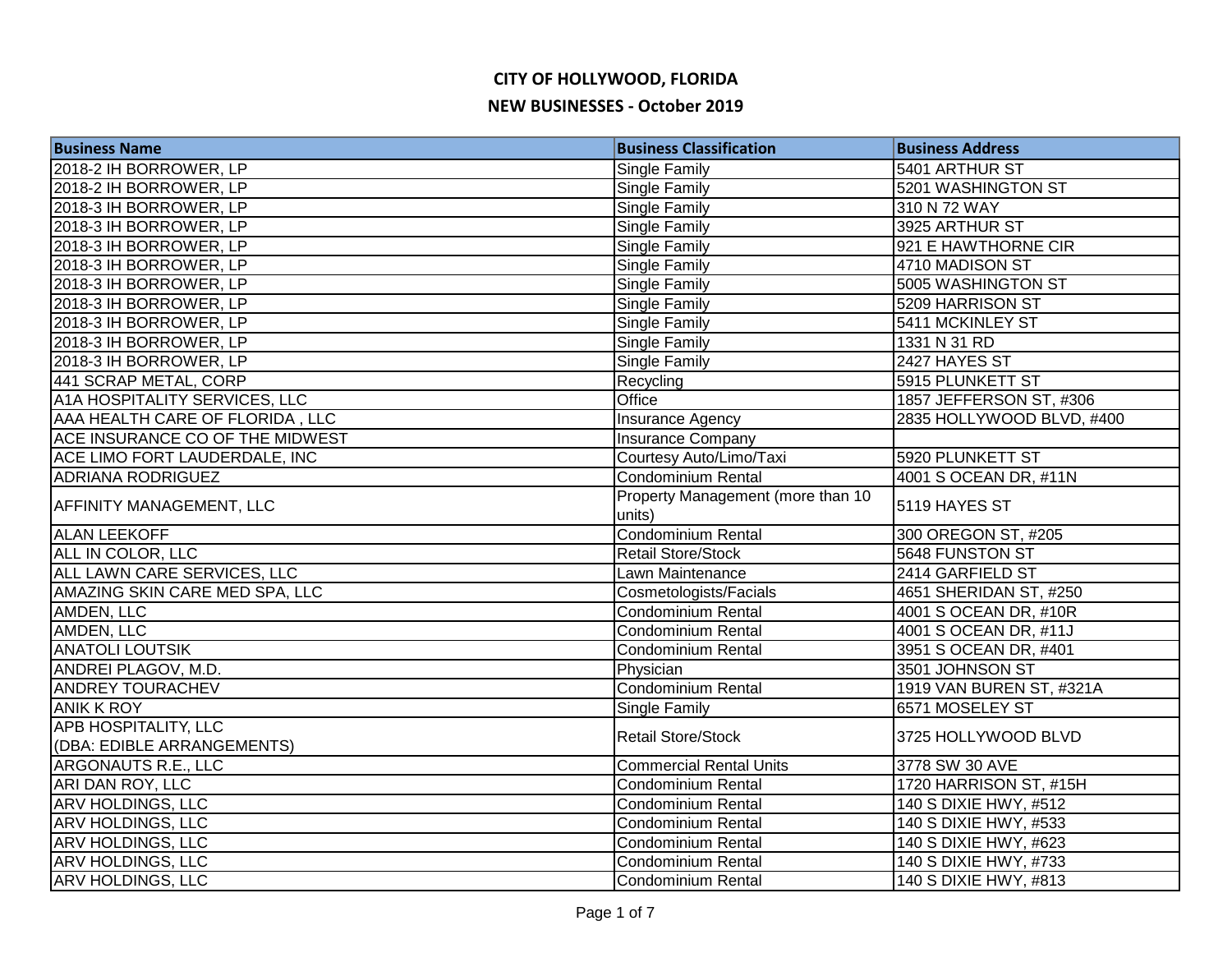| <b>Business Name</b>                     | <b>Business Classification</b> | <b>Business Address</b>    |
|------------------------------------------|--------------------------------|----------------------------|
| <b>ARV HOLDINGS, LLC</b>                 | Condominium Rental             | 140 S DIXIE HWY, #823      |
| <b>ARV HOLDINGS, LLC</b>                 | <b>Condominium Rental</b>      | 140 S DIXIE HWY, #905      |
| <b>ARV HOLDINGS, LLC</b>                 | Condominium Rental             | 140 S DIXIE HWY, #1002     |
| ARV HOLDINGS, LLC                        | Condominium Rental             | 140 S DIXIE HWY, #1022     |
| <b>ASTIL CLARKE</b>                      |                                |                            |
| (DBA: JOE FRAME SHOP)                    | Auto/Body Work Only            | 5650 RODMAN ST, #4         |
| <b>AUREA ZKFT, LLC</b>                   | Condominium Rental             | 4111 S OCEAN DR, #2204     |
| <b>AUREA ZKFT, LLC</b>                   | <b>Condominium Rental</b>      | 4111 S OCEAN DR, #2308     |
| AUTOMAZ OF PA, INC                       | <b>Auto Sales</b>              | 1450 N STATE ROAD 7        |
| (DBA: HOLLYWOOD AUTOMAX)                 |                                |                            |
| AZRIEL MOSHE GENET IRREV TR              | Condominium Rental             | 4040 N HILLS DR, #37       |
| AZURE SKY BD, INC                        |                                | 1933 HOLLYWOOD BLVD        |
| (DBA: SAJNA INDIAN CUISINE)              | Restaurant/Bar                 |                            |
| <b>BAF 2 TRS, LLC</b>                    | Single Family                  | 6581 HAYES ST              |
| <b>BAF 2 TRS, LLC</b>                    | Single Family                  | 5632 HAYES ST              |
| <b>BAF 2 TRS, LLC</b>                    | Single Family                  | 6115 CALL ST               |
| <b>BAF 2 TRS, LLC</b>                    | Single Family                  | 6360 RODMAN ST             |
| BAF 2 TRS, LLC                           | <b>Single Family</b>           | 807 N 26 AVE               |
| BAF 2 TRS, LLC                           | Single Family                  | 2844 FUNSTON ST            |
| BAF 2, LLC                               | Single Family                  | 6700 DOUGLAS ST            |
| BAF 2, LLC                               | Single Family                  | 6660 CHARLESTON ST         |
| BAF 2, LLC                               | Single Family                  | 6491 SHERMAN ST            |
| BAF 2, LLC                               | Single Family                  | 910 N 66 AVE               |
| BAF 2, LLC                               | Single Family                  | 5652 GARFIELD ST           |
| BAF 2, LLC                               | <b>Single Family</b>           | 5819 WILSON ST             |
| BAF 2, LLC                               | Single Family                  | 7315 ALLEN DR              |
| BAF 2, LLC                               | <b>Single Family</b>           | 6428 FLAGLER ST            |
| BAF 2, LLC                               | <b>Single Family</b>           | 2611 HAYES ST              |
| BAF 2, LLC                               | <b>Single Family</b>           | 2727 WASHINGTON ST         |
| BAF 2, LLC                               | Single Family                  | 542 S 29 CT                |
| BAF 2, LLC                               | Single Family                  | 2114 WILEY CT              |
| <b>BENIGNO PESANTES REV TR</b>           | Condominium Rental             | 351 CAMBRIDGE RD, #202     |
| BEST REALTY AND PROPERTY MANAGEMENT, INC | <b>Broker/Real Estate</b>      | 2131 HOLLYWOOD BLVD, #507B |
| <b>BHARRAT RAGNAUTH</b>                  |                                | 5651 PLUNKETT ST, #5       |
| (DBA: RAVI DETAILING)                    | Car Wash & Detail              |                            |
| <b>BLUE TIDE RE 1, INC</b>               | Condominium Rental             | 4001 S OCEAN DR, #6J       |
| <b>BLUE UNIVERSAL SYSTEM, LLC</b>        | <b>Duplex</b>                  | 2028 MADISON ST, #1-2      |
| <b>BOVINO FAMILY INVEST, LLC</b>         | Condominium Rental             | 2201 S OCEAN DR, #2803     |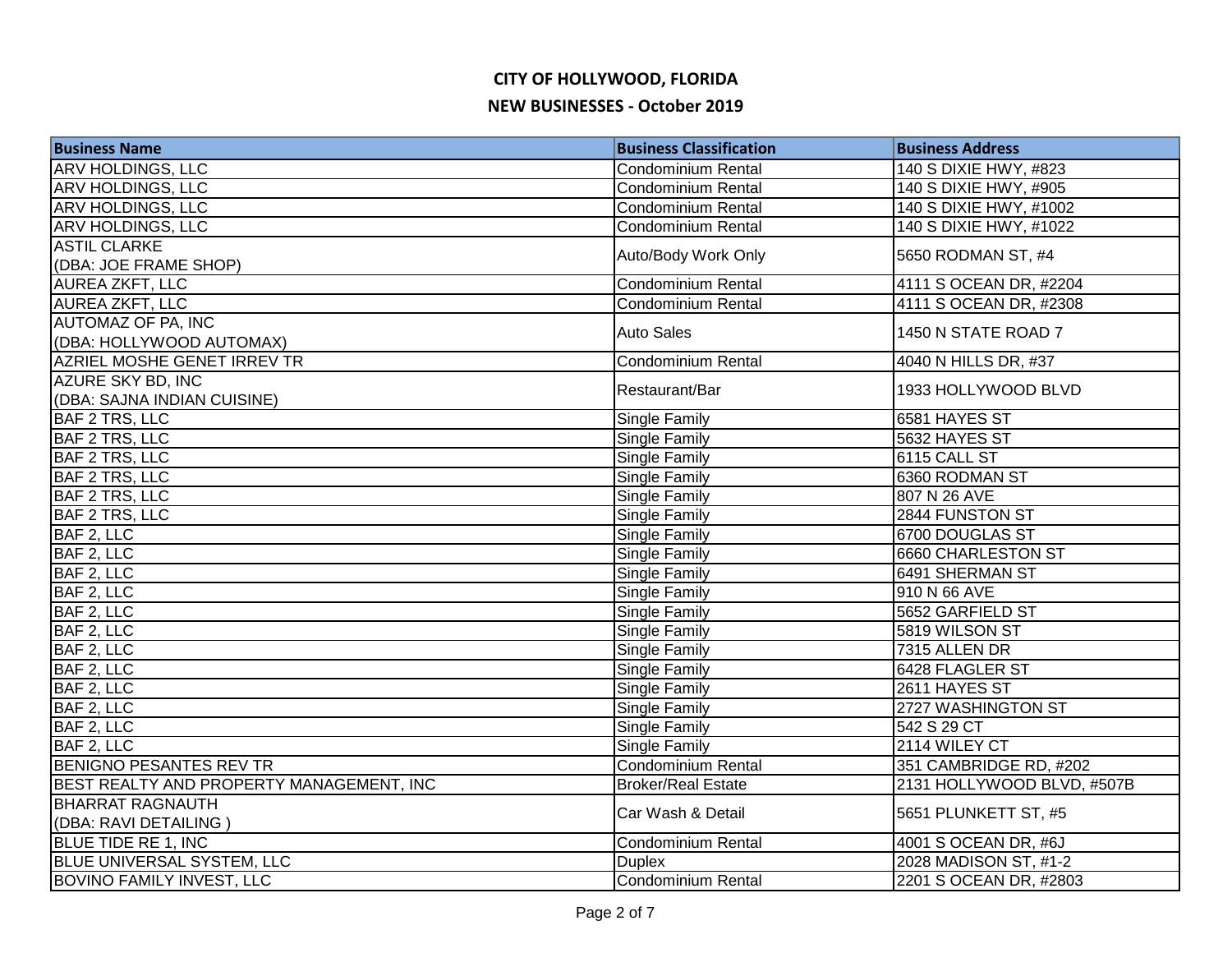# **CITY OF HOLLYWOOD, FLORIDA**

#### **NEW BUSINESSES - October 2019**

| <b>Business Name</b>                               | <b>Business Classification</b>     | <b>Business Address</b>   |
|----------------------------------------------------|------------------------------------|---------------------------|
| <b>BRITTANY ALEXANDER</b>                          | Attorney                           | 2001 TYLER ST, #5         |
| <b>BROWNWORKS PROPERTIES, LLC</b>                  | <b>Condominium Rental</b>          | 1201 S OCEAN DR, #1002N   |
| <b>BSD MADISON, LLC</b>                            | Apt Building (3 or more units)     | 2300 MADISON ST           |
| <b>BULLDOG BROTHERS INK, LLC</b>                   |                                    | 4238 HOLLYWOOD BLVD, #101 |
| (DBA: ELECTRIK KRAYON TATTOO STUDIO)               | <b>Tattoo Shop</b>                 |                           |
| <b>CALLAN GARCIA</b>                               | Attorney                           | 450 N PARK RD, #800       |
| CARA J. GRAND                                      | Attorney                           | 4010 SHERIDAN ST          |
| <b>CARLOS E &amp; ROSA I GARCIA</b>                | <b>Condominium Rental</b>          | 1201 S OCEAN DR, #312N    |
| <b>CARMEN R FANEYTT</b>                            | Condominium Rental                 | 3176 ARBOR LN, #2506      |
| CAROL ROLBAND & JOAN BRESSLER                      | Condominium Rental                 | 2101 S OCEAN DR, #1701    |
| CERBERUS SFR HOLDINGS II, LP                       | <b>Single Family</b>               | 2330 N 67 AVE             |
| CERBERUS SFR HOLDINGS II, LP                       | <b>Single Family</b>               | 6661 FILLMORE ST          |
| CHAMINADE-MADONNA COLLEGE PREPARATORY, INC         | School/Private                     | 500 CHAMINADE DR          |
| CLEAN OASIS, LLC                                   | <b>Cleaning Services</b>           | 2231 GARFIELD ST          |
| (DBA: CLEAN OASIS)                                 |                                    |                           |
| COASTLINE ELECTRICAL CONTRACTORS, INC              | Contractor/Electrical              | 1541 N 69 WAY             |
| <b>COREY ACKERMAN</b>                              | Attorney                           | 3440 HOLLYWOOD BLVD, #200 |
| CRUISE AMERICA, INC                                | Car/Truck Lease/Rental             | 4500 S STATE ROAD 7, #7   |
| <b>DAIMIS VAZQUEZ ROSABAL</b>                      | Physician                          | <b>6849 TAFT ST</b>       |
| DALE S OCHS                                        | <b>Commercial Rental Units</b>     | 5812 FUNSTON ST           |
| <b>DAVID CRUZ</b>                                  | Attorney                           | 3440 HOLLYWOOD BLVD, #200 |
| DAVID G LUTFEY REV TR                              | Condominium Rental                 | 1201 S OCEAN DR, #2103S   |
| <b>DHANA SAHA</b>                                  | <b>Retail Store/Stock</b>          | 1940 N 30 RD, BAY 43      |
| <b>DURANTE EQUIPMENT, LLC</b>                      | <b>Retail Store/Stock</b>          | 3300 N 28 TER             |
| E.C. AUTO DEALS, CORP                              | <b>Auto Sales</b>                  | 1108 N STATE ROAD 7       |
| <b>ELITE BEAUTY INC</b>                            | <b>Medical Office</b>              | 3702 WASHINGTON ST. #103  |
| (DBA: PLUS COSMETIC SURGERY CTR)                   |                                    |                           |
| ELIZABETH J AND RAFAEL L FERNANDEZ                 | Condominium Rental                 | 3111 N OCEAN DR, #1005    |
| <b>ENJOY SEVENTY, LLC</b>                          | <b>Condominium Rental</b>          | 4111 S OCEAN DR, #2705    |
| <b>E-PET SITTER, INC</b>                           | <b>Single Family</b>               | 4301 TAYLOR ST            |
| <b>ESTEEM MOTORS, LLC</b>                          | <b>Auto Sales</b>                  | 5806 B DAWSON ST          |
| EVERYTHING COOL AIR CONDITIONING & APPLIANCES, INC | Contractor/Air Conditioning        | 4415 FICUS ST             |
| <b>FARMERS INSURANCE EXCHANGE</b>                  | Insurance Company                  |                           |
| <b>FCLM INVESTMENT</b>                             | Condominium Rental                 | 4001 S OCEAN DR, #12J     |
| <b>FELIKS &amp; MARINA TREYBICH</b>                | <b>Condominium Rental</b>          | 3001 S OCEAN DR, #115     |
| FIDEL GUILLERMO MACEDA-JOHNSON                     | Attorney                           | 450 N PARK RD, #800       |
| FORENSIC DATA SERVICES, INC                        | <b>Consultant/Business Advisor</b> | 605 N 21 AVE              |
| <b>FRANCISCO &amp; ADRIANA CANALES</b>             | <b>Single Family</b>               | 1712 N 26 AVE             |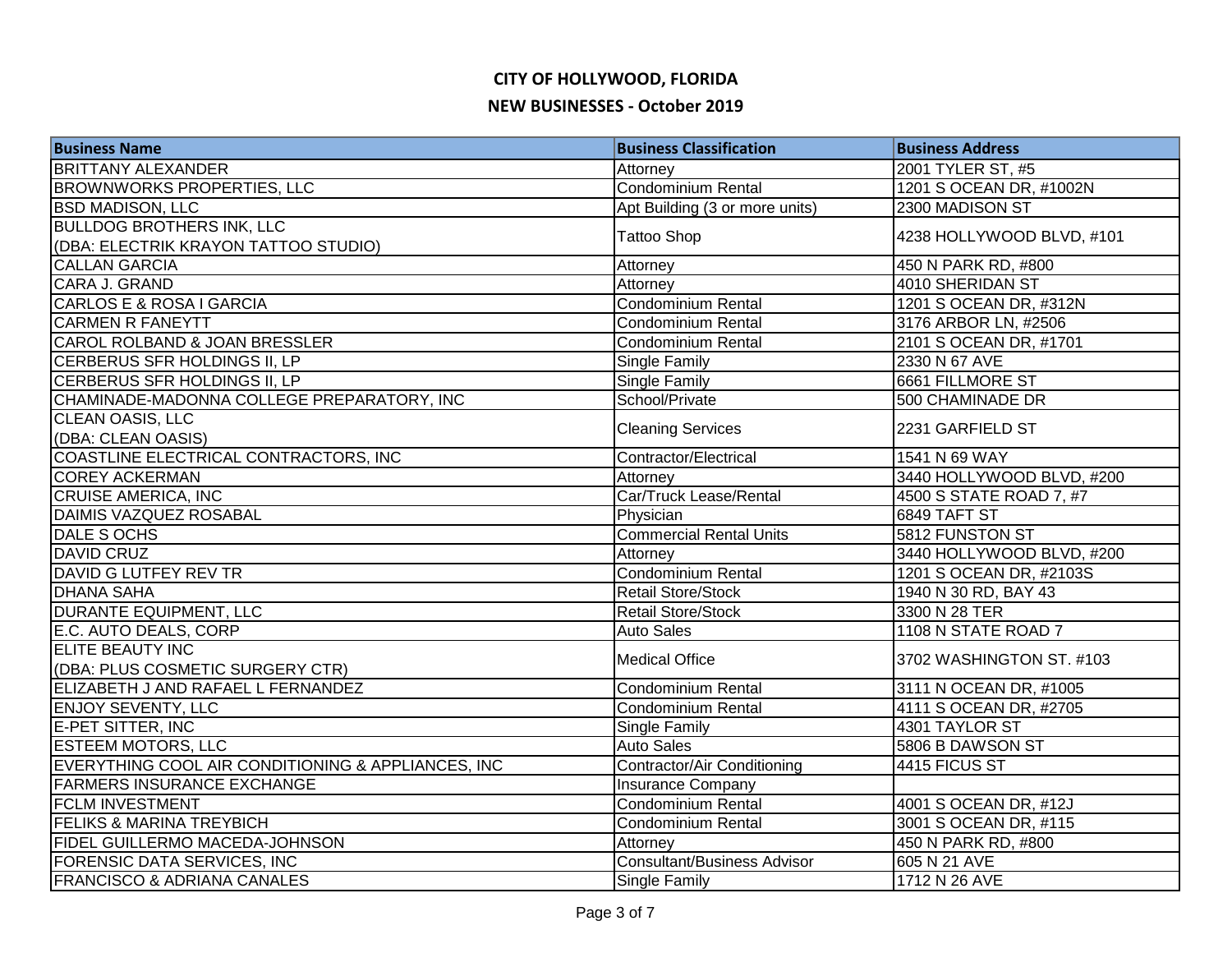| <b>Business Name</b>                          | <b>Business Classification</b>     | <b>Business Address</b>      |
|-----------------------------------------------|------------------------------------|------------------------------|
| <b>FRANCISCO C &amp; ADRIANA CANALES</b>      | Single Family                      | 2515 WILSON ST               |
| <b>FREAKS OF AIR, LLC</b>                     | <b>Contractor/Air Conditioning</b> | 6223 PEMBROKE RD             |
| GARCIA, MIRANDA & GONZALEZ-RVA, PA            | <b>Office</b>                      | 450 N PARK RD, #800          |
| <b>GARY PINKHASOV</b>                         | Internet Sales                     | 5029 SW 33 WAY               |
| <b>GERDA DONATO</b>                           | Condominium Rental                 | 2401 S OCEAN DR, #1003       |
| <b>GIUSEPPE USSIA</b>                         | <b>Condominium Rental</b>          | 351 CAMBRIDGE RD, #211       |
| <b>GRAS FINANCIAL, LLC</b>                    | <b>Commercial Rental Units</b>     | 5725 RODMAN ST               |
| <b>GRAS FINANCIAL, LLC</b>                    | <b>Commercial Rental Units</b>     | 5728 FUNSTON ST              |
| <b>GRAS FINANCIAL, LLC</b>                    | <b>Commercial Rental Units</b>     | 5765 FUNSTON ST              |
| <b>GRAS FINANCIAL, LLC</b>                    | <b>Commercial Rental Units</b>     | 5766 DAWSON ST               |
| <b>GURP BASSACHS GUBERN</b>                   | Condominium Rental                 | 140 S DIXIE HWY, #TH103      |
| H & H BEHAVIORAL MANAGEMENT, INC              | Office                             | 1909 HARRISON ST, #203       |
| <b>HANY ZAKI</b>                              | Single Family                      | 211 N 68 TER                 |
| HD CARS, INC                                  | <b>Auto Sales</b>                  | 5740 RODMAN ST, #E           |
| HEKA 1 CORP                                   | <b>Retail Store/Stock</b>          | 1940 N 30 RD, #230           |
| HP PRIMARY CARE, LLC                          | <b>Medical Office</b>              | 3700 WASHINGTON ST, #500B    |
| HP PRIMARY CARE, LLC                          | <b>Medical Office</b>              | 3702 WASHINGTON ST, #205     |
| IH3 PROPERTY FLORIDA, LP                      | Single Family                      | 3115 N 37 AVE                |
| <b>INEMAY, LLC</b>                            | Condominium Rental                 | 2100 VAN BUREN ST, #510      |
| <b>INTERNATIONAL PROTECTIVE SERVICES, INC</b> | <b>Cleaning Services</b>           | 1714 N DIXIE HWY             |
| <b>IONEL DREGHICI</b>                         | Single Family                      | 408 N 28 AVE                 |
| <b>IVETTE SANCHEZ</b>                         | Accountant/Auditors                | 3801 HOLLYWOOD BLVD, #100    |
| <b>JACK MIZRACHI</b>                          | Single Family                      | 1901 N 42 AVE                |
| <b>JEIMY BABI</b>                             | <b>Condominium Rental</b>          | 550 S PARK RD, #14-8         |
| <b>JELENA UREMOVIC</b>                        |                                    | 3860 SW 30 AVE               |
| (DBA: ORANGE BROOM)                           | <b>Cleaning Services</b>           |                              |
| <b>JIMMY TRAINA</b>                           | Lawn Maintenance                   | 5615 RODMAN ST #B            |
| <b>JODY TUTTLE</b>                            | Attorney                           | 3440 HOLLYWOOD BLVD, #200    |
| <b>JONATHAN K FERRARI</b>                     | <b>Single Family</b>               | 943 HOLLYWOOD BLVD           |
| JORJANI'S INTERNATIONAL REAL ESTATE, LLC      | <b>Broker/Real Estate</b>          | 2719 HOLLYWOOD BLVD, #1764   |
| <b>JOSEPH LASKAR</b>                          | Condominium Rental                 | 2734 JACKSON ST              |
| KENYETTA NICOLE ALEXANDER                     | Attorney                           | 4000 HOLLYWOOD BLVD, #265-S  |
| KILLAQUALITYSOLUTIONS, LLC                    | Office                             | 5640 RODMAN ST, #1-5         |
| <b>KRYSTYNA KOUTSOFIOS</b>                    | Condominium Rental                 | 3720 HARRISON ST, #4         |
| <b>LAKAY HOME CARE, INC</b>                   | Office                             | 1737 LIBERTY ST, #10         |
| <b>LAURA M COY</b>                            | Single Family                      | 1435 JOHNSON ST              |
| <b>LAUREN DELL</b>                            | Attorney                           | 3440 HOLLYWOOD BLVD, STE 400 |
| LAW OFFICES OF SCOTT KLOTZMAN, P.A.           | Office                             | 2001 TYLER ST, #5            |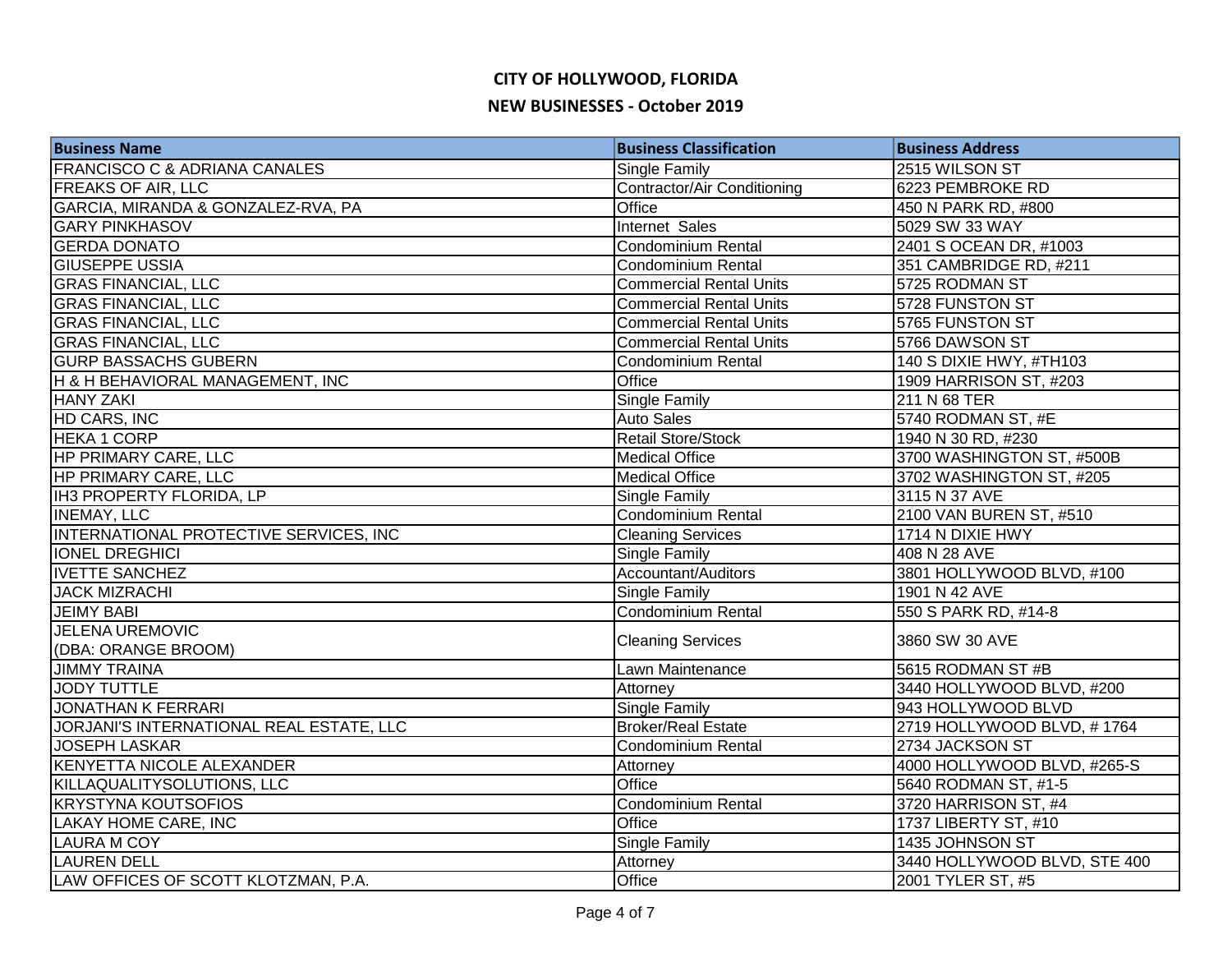| <b>Business Name</b>                       | <b>Business Classification</b>     | <b>Business Address</b>     |
|--------------------------------------------|------------------------------------|-----------------------------|
| LEONARDO BUSINESS CONSULTING CORP          | <b>Business Office/Bookkeeping</b> | 3801 HOLLYWOOD BLVD, #100A  |
| <b>LIDICE DIAZ</b>                         | Attorney                           | 4000 HOLLYWOOD BLVD, #555-S |
| <b>LIKEHOME INVESTMENTS, LLC</b>           | Condominium Rental                 | 4001 S OCEAN DR, #12N       |
| <b>LIZBETH MARIA JAMES</b>                 | Alterations                        | 7439 ROOSEVELT ST           |
| (DBA: TRAVELING SEWIST)                    |                                    |                             |
| LOS PRIMOS PARTNERS, LLC                   | <b>Condominium Rental</b>          | 250 GATE RD, #157           |
| LOUIS C AURIGEMMA, P.E.                    | Contractor/Engineering             | 2638 LINCOLN ST             |
| <b>LUIS M PEREZ</b>                        | Attorney                           | 2001 TYLER ST, #5           |
| LULI INVESTMENTS, LLC                      | <b>Condominium Rental</b>          | 2100 VAN BUREN ST, #509     |
| MARA DOMINO, LLC                           | <b>Condominium Rental</b>          | 1720 FUNSTON ST, #101       |
| <b>MARK STEVENSON</b>                      | Condominium Rental                 | 1470 SHERIDAN ST, #7C       |
| MARLENE SATO                               | Attorney                           | 2001 TYLER ST, #5           |
| MARQUEE INTERNATIONAL IMPORTING GROUP, LLC | 4115 Distribution Office           | 3400 MCINTOSH RD            |
| MAYO B, LLC                                | Apt Building (3 or more units)     | 1728 PIERCE ST, #1-4        |
| MERU GARAGE, LLC                           | Repair/Auto                        | 230 S DIXIE HWY, #A-B       |
| MHI HOTELS SERVICES, LLC                   | <b>Recording Studio</b>            | 4010 S OCEAN DR             |
| MIAMI BEACH PRESTIGE REALTY, INC           | <b>Broker/Real Estate</b>          | 1105 LEMONWOOD ST           |
| MIAMI VOCATION CARS, LLC                   | <b>Single Family</b>               | 800 HOLLYWOOD BLVD          |
| <b>MICHAEL SMERDA</b>                      | <b>Retail Store/Stock</b>          | 1940 N 30 RD, #108          |
| <b>MICHEL ALFONSO</b>                      | Single Family                      | 6300 JEFFERSON ST           |
| MILE HI VALET SERVICE, INC                 | <b>Valet Parking</b>               | 1111 N OCEAN DR             |
| <b>MIREILLE DUBE</b>                       | Condominium Rental                 | 3901 S OCEAN DR, #PH16H     |
| <b>MIVO MIAMI LLC</b>                      | <b>Condominium Rental</b>          | 1201 S OCEAN DR, #101S      |
| <b>MYSTIC COFFEE, LLC</b>                  | Restaurant/Bar                     | 2028 HARRISON ST, #103      |
| NALAN PROPERTIES, LLC                      | <b>Condominium Rental</b>          | 3801 S OCEAN DR, #11P       |
| <b>NASSIMA GOUMEZIANE</b>                  | Condominium Rental                 | 2222 JACKSON ST, #6E        |
| NATALIE DANCE SHOW, INC                    | School/Dancing                     | 601 S 21 AVE                |
| NI BUDGET ACCOUNTING, INC                  | <b>Business Office/Bookkeeping</b> | 1511 S 21 CT                |
| <b>NIRANJAN KOOBLALL</b>                   | Auto/Body Work Only                | 5650 RODMAN ST, #6          |
| (DBA: NEIGHBORHOOD REPAIR)                 |                                    |                             |
| <b>OAXAKA HARRISON CORP</b>                | Restaurant/Bar                     | 2033 HARRISON ST            |
| <b>OMAR BARRIGA</b>                        | <b>Condominium Rental</b>          | 1720 HARRISON ST, #15G      |
| PARK COLE GROUP, LP                        | <b>Duplex</b>                      | 2638 JOHNSON ST-3 BLDGS     |
| PEDRO MIRANDA                              | Attorney                           | 450 N PARK RD, #800         |
| PLACEMENTS DU PLATANE                      | Condominium Rental                 | 1500 S OCEAN DR, #PHE       |
| POOHCHELLO'S CORPORATION                   | Small Vendor/Mobile                |                             |
| PRO INFLIGHT CATERING MIA                  | Catering/Take Out                  | 4238 HOLLYWOOD BLVD, #100   |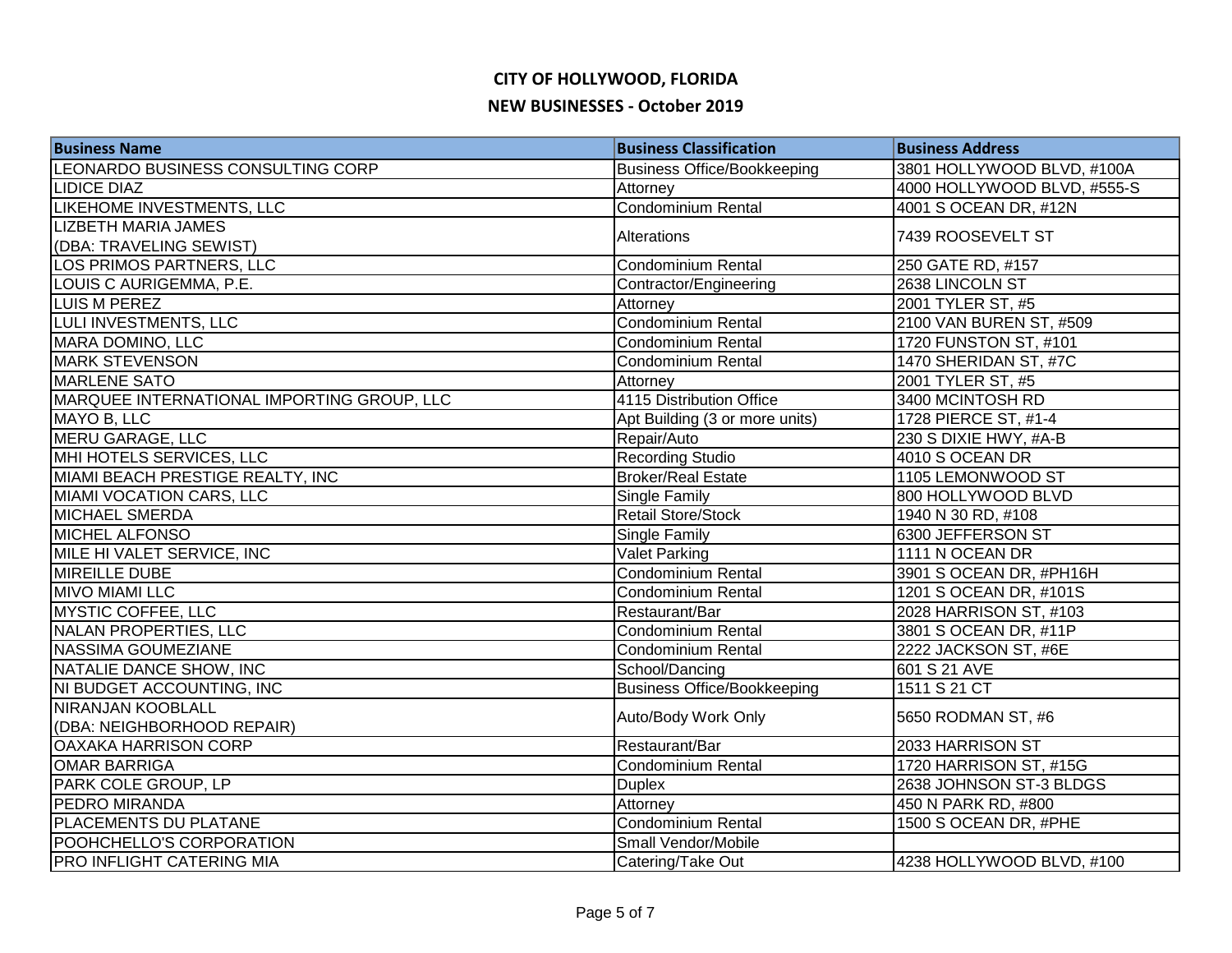| <b>Business Name</b>                            | <b>Business Classification</b>     | <b>Business Address</b>      |
|-------------------------------------------------|------------------------------------|------------------------------|
| PROTANO'S BAKERY, LLC                           |                                    | 2301 N 22 AVE                |
| (DBA: PROTANO'S BAKERY)                         | <b>Bakery</b>                      |                              |
| <b>QUALITY OEM, INC</b>                         | Wholesale Merchandise              | 5741 DEWEY ST, #D            |
| R & V PROPERTY INVESTMENTS, LLC                 | Hotel/Motel                        | 120 N 62 AVE                 |
| RED UNIVERSAL SYSTEM, LLC                       | <b>Duplex</b>                      | 1828 FILLMORE ST-2BLDGS      |
| <b>RENE GUERRA</b>                              | Physician                          | 4440 SHERIDAN ST, #C         |
| RICARDO ALMODOVAR & SOFIA ALMODOVAR             | <b>Condominium Rental</b>          | 1201 S OCEAN DR, #220N       |
| RIVKAH INVESTMENTS, LLC                         | <b>Condominium Rental</b>          | 3730 HARRISON ST, #3         |
| RIVKAH INVESTMENTS, LLC                         | Condominium Rental                 | 2916 FUNSTON ST, #50A        |
| <b>RK2 INVESTMENT CORP</b>                      | Condominium Rental                 | 3801 S OCEAN DR, #11P        |
| <b>ROBERT CROTEAU</b>                           | <b>Condominium Rental</b>          | 1600 S OCEAN DR, #4B         |
| ROBERT F & BRANDY E CREED                       | <b>Condominium Rental</b>          | 2005 JEFFERSON ST, #202      |
| <b>ROBERT F &amp; BRANDY E CREED</b>            | Condominium Rental                 | 2005 JEFFERSON ST, #206      |
| <b>ROBERT WONG</b>                              | Condominium Rental                 | 1201 S OCEAN DR, #1512N      |
| RODICA MANUELA GOGAN                            | Single Family                      | 1600 VAN BUREN ST            |
| <b>ROMAR INVESTORS, LLC</b>                     | Condominium Rental                 | 3901 S OCEAN DR, #6H         |
| <b>ROSA L LEVINE</b>                            | Single Family                      | 7481 BUCHANAN ST             |
| <b>ROSAY DEUS</b>                               | <b>Beauty Parlor</b>               | 301 HARRISON ST              |
| (DBA: CARE FOR YOUR HAIR)                       |                                    |                              |
| SAIARAH ENTERPRISE, LLC                         | Gas/Convenience Store              | 2440 N STATE ROAD 7          |
| <b>SANDRA WEINER</b>                            | Condominium Rental                 | 101 BERKLEY RD, #101         |
| <b>SCHOKOTANTE, LLC</b>                         | Small Vendor/Mobile                |                              |
| <b>SCOTT KLOTZMAN</b>                           | Attorney                           | 2001 TYLER ST, #5            |
| <b>SHANNON BUSTAMANTE</b>                       | <b>Duplex</b>                      | 1901 MCKINLEY ST, 3 BLDGS    |
| <b>SHANNON BUSTAMANTE</b>                       | <b>Single Family</b>               | 1948 WILEY ST-2 BLDGS        |
| SHERIDAN OIL, INC                               | Car Wash & Detail                  | 7201 SHERIDAN ST             |
| SIGIE, LLC                                      | Condominium Rental                 | 321 WILSON ST, #201A         |
| SOFLO HOLLYWOOD 2PLEX 1, LLC                    | <b>Duplex</b>                      | 2309 SIMMS ST, #A-B          |
| SOFLO HOLLYWOOD 2PLEX 2, LLC                    | <b>Duplex</b>                      | 2345 FARRAGUT ST, #1-2       |
| SOFLO HOLLYWOOD 2PLEX 3, LLC                    | <b>Duplex</b>                      | 2355 FARRAGUT ST, #1-2       |
| SOFLO HOLLYWOOD 2PLEX 5, LLC                    | <b>Duplex</b>                      | 2349 FARRAGUT ST, #1-2       |
| SOHO ICW RESORT TRS, LLC                        | Restaurant/Bar                     | 4010 S OCEAN DR              |
| (DBA: COSTERA SUNSET BAR & GRLL)                |                                    |                              |
| SOHO ICW RESORT TRS, LLC                        | Hotel/Motel                        | 4010 S OCEAN DR              |
| (DBA: HYDE BEACH HOUSE RESORT & RESIDENCES)     |                                    |                              |
| <b>SOT HOUSING, LLC</b>                         | <b>Duplex</b>                      | 6301-6303 SHERMAN ST-2 BLDGS |
| SOUTH FL. APPLIANCES & HVAC SVCS & REPAIR, CORP | <b>Contractor/Air Conditioning</b> | 5807 DAWSON ST, #12          |
| (DBA: AAA SOUTH FLORIDA A/C)                    |                                    |                              |